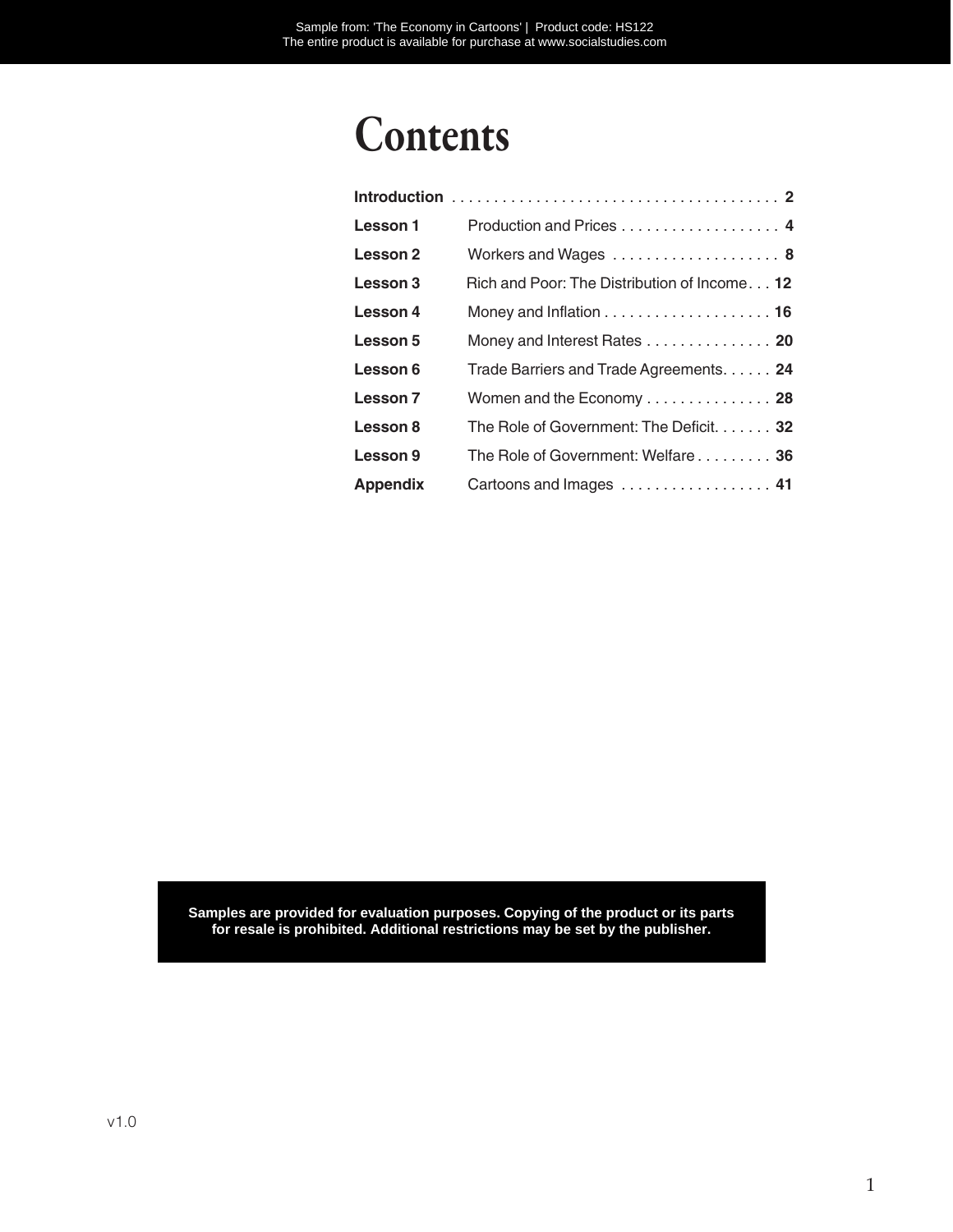*The Economy in Cartoons*

## Introduction

## Learning about the Economy through Political Cartoons

Economics is as vital and compelling as today's newspaper headlines. Welfare reform, corporate downsizing and layoffs, trade and trade barriers, battles over the budget—all these and many other economic issues are central to the great debates of our time. Most adults can argue passionately about these various economic issues, yet even they often find economics as a discipline tough going. For many of them, economics is remote, abstract, confusing, even mysterious—the province of experts. How much harder, then, must it be for young people? Their economic life experience is still fairly limited, and they are only beginning to engage in the abstract and logical reasoning needed to make sense of the economy. It is hard to bring economics to life for them.

That is where *The Economy in Cartoons* can help. Its lessons are built around political cartoons chosen both for their intrinsic appeal and for their ability to clarify the concept under consideration in each lesson. Cartoons have an immediacy that is hard to resist. Their use of concrete images and symbols helps them capture both the meaning and the emotional impact of abstract issues and complex political and social trends. A good political cartoon is far more complex than a billboard or a political poster. It rarely states an opinion in so many words. Its aim is to instruct as well as to exhort. It invites us to take part in a dialogue by showing us the reasons for the opinions it presents so dramatically. All this makes the political cartoon an ideal medium for introducing complicated economic terms and concepts to your students.

But *The Economy in Cartoons* is not meant simply to motivate and arouse interest in economics. It is also designed to help students learn to reason carefully about economic problems. The earlier lessons tend to focus on certain key concepts: scarcity, opportunity cost, choice, supply and demand, competition, the factors of production, and money and interest. Other lessons apply these concepts to several important public-policy issues: trade, the distribution of income, the deficit, and welfare.

*The Economy in Cartoons* is not a comprehensive text for a course in economics, but its nine lessons are designed to present many of the key concepts in such a course in a logical sequence.

**For the economics teacher—**The booklet can supplement a textbook or a course on basic economics. It will bring to life many central concepts and issues that might otherwise seem remote and of little importance to many students.

**For other social studies teachers—**The booklet presents nine lessons that build on one another in a sequence. It provides a convenient, easy-to-use, systematic way to infuse economics into your social studies courses.

It is our hope that the lessons in *The Economy in Cartoons* will provide you with a convenient supplement to help you awaken an interest in economics and bring it to life for your students.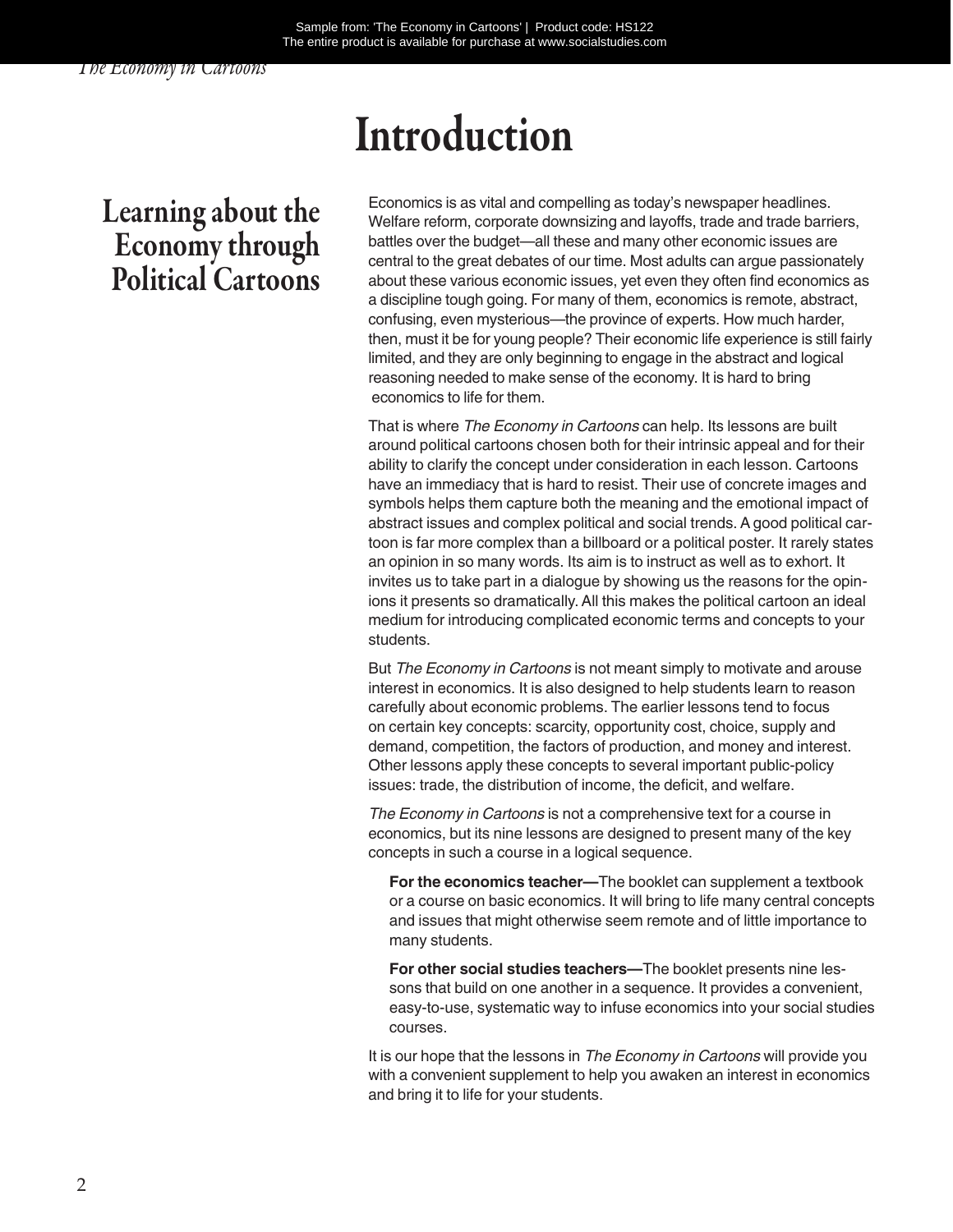## How to Use This Booklet

This booklet is divided into nine lessons. Each lesson will help you teach and discuss one major economic concept or important economic publicpolicy issue. The emphasis is on analysis, critical thinking, dialogue, and debate. The activity sheets in each lesson are your tools for fostering this dialogue and debate.

The lessons are built around eighteen cartoons—two cartoons per lesson. Introductory material outlines each lesson's theme. A brief description of each of the two visuals is then provided. Finally, each visual is displayed at the top of a discussion-activity sheet, along with questions and follow-up activities. A more detailed description of the components of each lesson follows.

#### **A STATEMENT OF OBJECTIVES AND INTRODUCTORY COMMENTS**

The opening page in each lesson states objectives, sums up the main point of the lesson in a key statement, and outlines the lesson's theme by giving you three points to make in introducing that theme to your students.

#### **A BACKGROUND-INFORMATION SHEET ON THE TWO CARTOONS**

Each lesson is built around two cartoons. These two visuals are displayed on the second page of the lesson, and information on each is provided. This information is meant to help you present the images to your class and focus in quickly on the features relevant to the lesson.

#### **DISCUSSION-ACTIVITY SHEETS FOR CARTOON 1 AND CARTOON 2**

Each of these discussion-activity sheets displays one of the cartoons, or other visuals, and presents questions for discussing it in class. These questions take students step-by-step through an analysis of the image and its economic implications. If you wish, you may reproduce these pages and hand them out to students, individually or in groups, who require more support to answer the questions. For students who need less support to answer questions, keep the page yourself, and ask the questions of the class as a whole in order to provide a listening and response-writing activity. In addition to the discussion questions, one or two follow-up activities are suggested. Some of these can be made into individual assignments. Others will work best as small-group or all-class activities.

#### **ILLUSTRATIONS AND OTHER VISUAL ART**

Images are printed alongside discussion questions and follow-up activities on reproducible pages, making them readily available to students. Stand-alone versions of all images, also reproducible, can be found in the appendix. Using images without the text may prove useful for testing or to encourage students to formulate their own analyses before consulting the text.

## Components for Each Lesson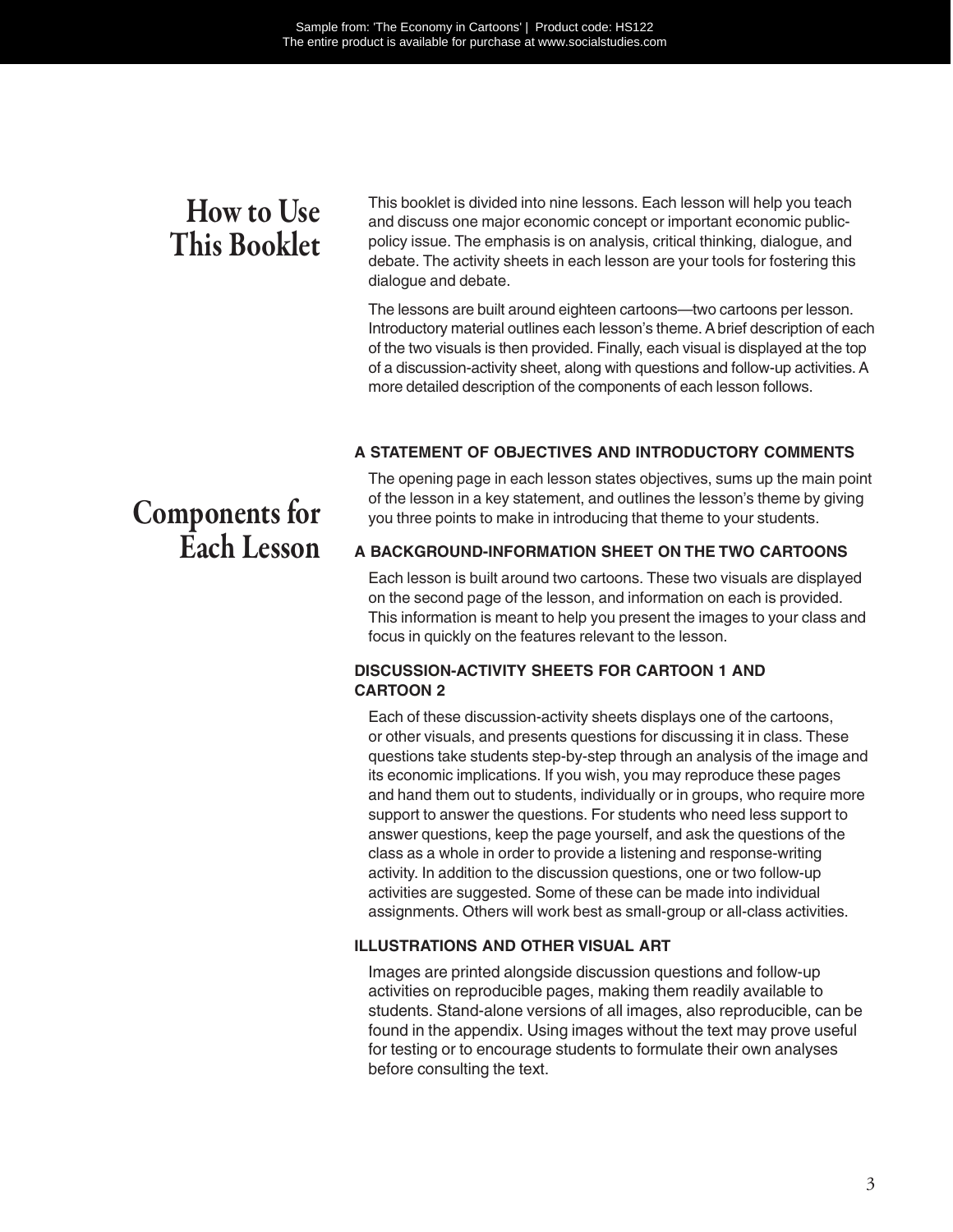#### **OBJECTIVES**

- 1. Students will see how prices, set by supply and demand, both reflect and shape the choices consumers make.
- 2. Students will understand how prices and competition work together to guide production in a market economy.

*Every economic system shapes the choices people make as they use scarce resources to meet some wants instead of others. In our market economy, prices are the key signals shaping those choices.*

# Production and Prices

*Use the ideas on this page to conduct a discussion about the way prices work to guide production in a market economy. The rest of the Lesson 1 material will help you and your students discuss these points in greater detail.*

#### **POINTS TO MAKE WITH YOUR STUDENTS**

- **1. Every economic system must provide a way for people to make choices about the use of scarce resources.** Our wants are limitless, but resources—land, minerals, machinery, labor—are not. These resources cannot be used to meet all our wants. Choices must be made. "Should I buy a sweater or a ticket to a football game?" "Should I get that car now, or save for my college education?" "Should we grow a corn crop on that field, or build a new shopping mall there?" Every time we make a choice, we give up something else. Economists call what we give up the "opportunity cost" for the choice we made. Any economy must enable us to make choices and weigh opportunity costs.
- **2. Prices act like signals, helping consumers and businesses make choices about the use of scarce resources.** When the price of a good goes up, people generally buy less of it or substitute other goods in its place. When the price of a good comes down, people generally buy more of it. DVD players, for example, have come down in price over the years, and internet streaming is also relatively inexpensive. Meanwhile, prices for movie tickets have increased. As a result, more people will now stay home, order pizza, and watch a movie rather than go out to dinner and a show. Price shifts signalled to them a less costly way to satisfy a want—or a way to satisfy a new want entirely.
- **3. In a market economy, prices and competition work together to bring about an efficient use of resources.** Prices generally are set by the interaction of supply and demand. For example, if the supply of a good suddenly drops, those selling it will usually raise its price. That is because they can easily sell their small supply to the few buyers willing to pay the higher price. In a market economy, this situation will not last long. Competitors will arrive, attracted by the profits they can earn. They will increase the supply of the good, and they will soon bring its price back down to attract enough buyers for the once-again plentiful supply. This is just one example of how prices and competition continually adjust the mix of goods and the use of resources in response to the choices consumers make.